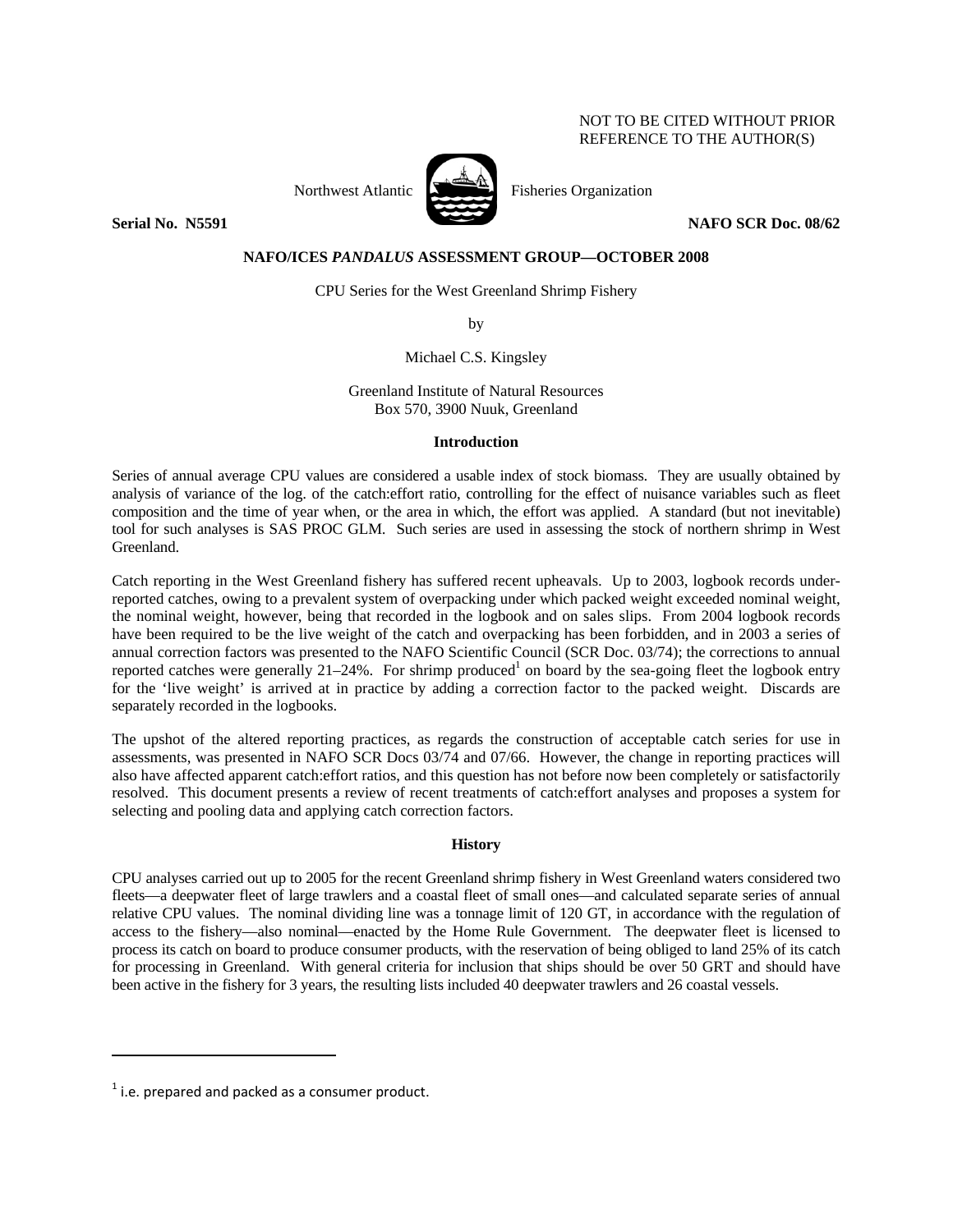The offshore fleet has restrictions on where it can fish: it is excluded from Disko Bay, Vaigat and Julianehåb Bay and from fishing close to the coast. In accordance with these differences in fishing area, CPU analyses were historically carried out for the coastal fleet only for statistical areas (StA) 1, 2, and 3 (i.e. Disko Bay, its mouth, and Vaigat), and for the deepwater fleet only for StA 4–13 (all the rest of the W. Greenland shrimp grounds, including Julianehåb Bay).

However, a number of vessels not included in the deepwater fleet do take a significant proportion of their catch in areas outside Disko Bay, especially in the inshore part of StA 7—the Holsteinsborg Deep—and in StA 13 which includes Julienehåb Bay. In fact, some of them fish little in StA 1–3. In 2006, some of these vessels were included with the deepwater fleet in the CPU analysis for StA 4–13 in order to ensure that their effort in these areas was not ignored (SCR Doc. 06/61). This affected the CPU trajectory for the deepwater fleet and was in fact wrong, because these extra included vessels do not fish in the same parts of these more southerly areas as the offshore vessels do, but fish closer inshore.

Therefore in 2007 a more radical revision of the standardisation of CPU series was undertaken (SCR Doc. 07/69). Shiplists were reviewed using:

- historical lists—less useful for vessels that had recently entered the fishery;
- GFLK database information on licence type and tonnage—more complete for newer vessels, but often lacking from the database for vessels that had left the fishery in the more distant past, and in any case not completely reliable as a guide to the areas that a vessel might fish, owing to divers incompletely recorded dispensations from regulations on access to the fishery;
- the mapped distribution of fishing effort from logbook records: 'coastal' vessels fish in StA 1, 2 and 3, the inshore part of StA 7, and StA 13, and may also fish a little in StA 9–12, while offshore vessels do not fish in StA 1, 2 or 13, but do fish in the offshore part of StA 7 and on the outer shelf break in StA 4, 6, and 8. Only one vessel—of 800 GT—has been found that breaks this pattern and fishes everywhere.

These 2007 revised shiplists were run with and without StA 3, seeing that it has historically been included in the set of statistical areas used for the coastal fleet. It made very little difference.

Another change needed was the inclusion of the 'overpacking corrections' in the CPUE analyses. The available information gave an overall correction that had apparently been applied to catches in logbooks dating from before 2004 to estimate the live-caught weight used in catch series for assessments. However, while this correction had been included in the catch series, it had not been included in the CPUE analyses, so that CPUE estimates based on logbook entries from 2004 and after, owing to more complete recording of catches, were boosted relative to those from 2003 and earlier. However, this boost was camouflaged in CPUE series that were continually increasing anyway. In 2007 a remedy was attempted by applying these correction factors across the board to the logbook reported catches, increasing catches, and therefore CPUEs, in 2003 and earlier by 21–23%. An apparent effect was to cause the CPUE series for the offshore fleet to diverge from that for the coastal fleet, whereas their relative trajectories had previously agreed fairly well. It transpired on subsequent investigation that the coastal fleet had not changed its practice significantly as a result of the change in the law in 2004. So in 2008, instead of using a single correction across the board, the catches by the coastal fleet were not corrected at all, and for the offshore fleet catches recorded as 'large' shrimps were corrected by adding 15% before 2004 and 'small' and 'unsorted' were corrected by 42%. This pretty much returned the offshore and coastal CPUE series to their previous agreement.

A further problem lay in the treatment of double- and single-trawl data. The historical practice was to use only singletrawl hauls in standardising annual CPUE indices. However, in recent years the offshore fleet has come to consist of almost all double-trawl-equipped vessels, and they use double trawls for up to 95% of their hauls. Furthermore, the keying of double- and single-trawl data has an error rate that is comparable to recent proportions of single-trawl hauls for many of the big ships. So using only single-trawl data for the offshore fleet implies using only a small fraction of the data, and most of that, wrong. In the 2007 assessment, therefore, both double- and single-trawl data was used, a double-trawl effect being included in the GLM; this for both the Greenland offshore and the Canadian fleets. In 2008, a further investigation showed that there wasn't any data on double or single trawl before 1995, so if a vessel was using double trawls in 1995 and after its data for 1994 and before was not used. Also in 2008 a thorough check of the keyed data for 2007–08 showed that keying double trawls as single was much more common than keying single trawls as double, so using only only data keyed as doubletrawl would give a more accurate data set.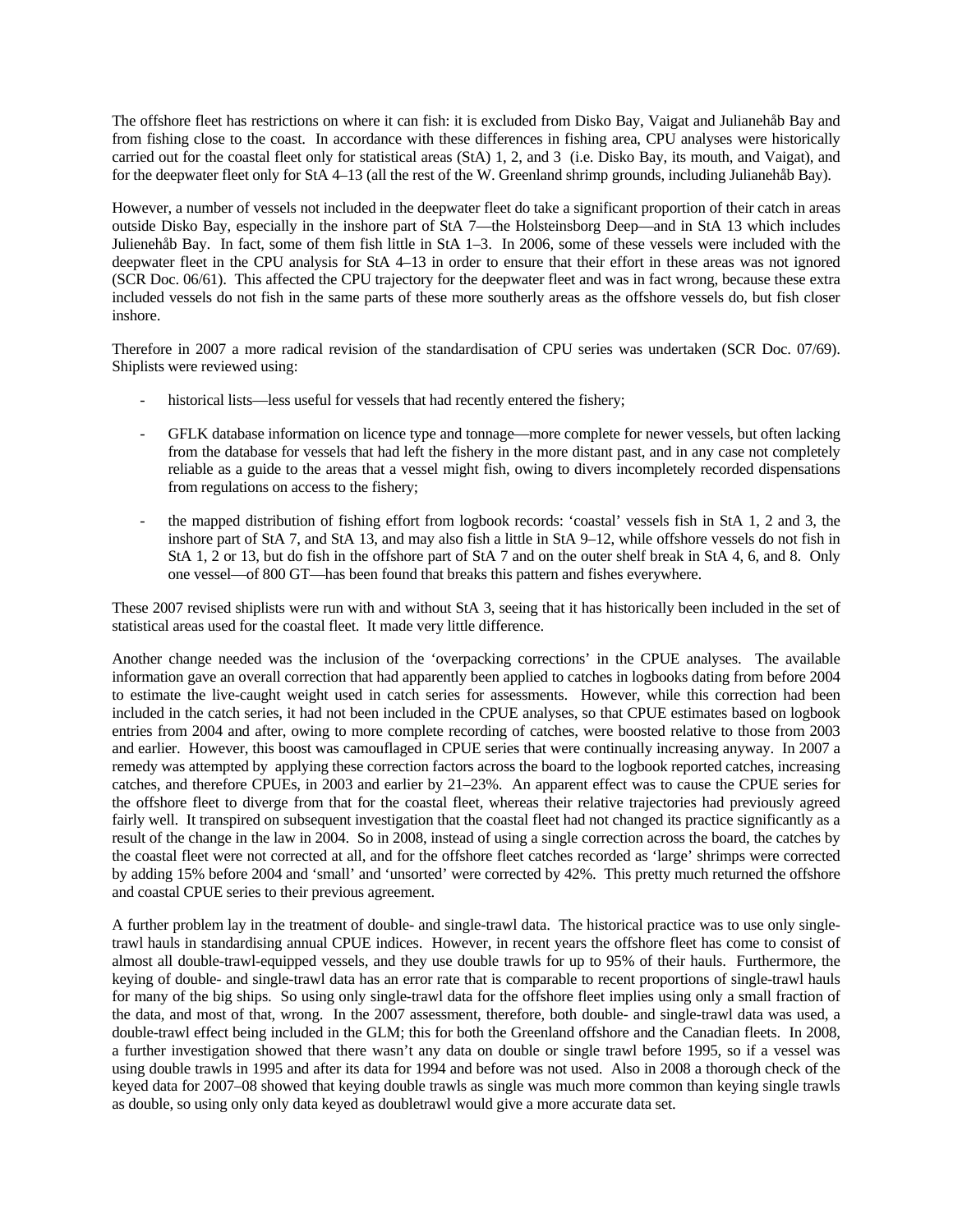To explore the effects of these changes, runs have been carried out for the offshore fleet with:

- the 2007 data set, using the 2005, 2006, and 2007 ship lists and the 2006 coding, i.e. with single trawl only and no overpacking correction;
- the 2007 ship list with the 2006 (single trawl, no catchcorrection), 2007 single and double trawl (with catch correction) and 2008 (double trawl, larger catch correction) coding;

For the coastal fleet, the effects of removing the catch correction and changing the selection of areas were investigated by comparing the results of GLM runs using:

- 2007 data and shiplist with areas 1–3 and 7–13 (as used in 2007) and overall catch corrections;
- 2008 data and shiplist with  $1-3$  and  $7-13$ ;
- $2008$  data and shiplist with areas  $1-3$ , 7, and 13 only;
- 2008 data and shiplist with areas 1–3 only;

### **Results and Discussion**

The effect of the change made to the offshore ship list in 2006 is shown in the following Figure<sup>2</sup>, where the lists used in 2005 and 2007 gave similar results, but diverged widely from the results for 2006 which had included additional ships, not meeting other criteria for inclusion in the offshore list but fishing in areas 7–13. These extra ships were taken out of the offshore ship list again in 2007 when these southern areas were added to the data included in the CPUE standardisation for the coastal fleet. All these CPUE series were calculated without applying any correction for overpacking, and the large increase in apparent CPUE from 2003 to 2004 is now evident.



The next Figure (below) compares the effects of the different treatments used for single- and double-trawl data and for applying catch corrections in the offshore fishery. With no correction, as in the 2006 analysis, CPUE increased a lot from 2003 to 2004. The two different catch corrections applied in 2007—21 to 24% across the board—and in 2008—15% on 'large' shrimps and 42% on 'small' and 'unsorted'—do not appear to have had very different effects, but as would be expected have much reduced estimated CPUEs in 2004 and after compared with the estimates

 $2$  All these Figures plot logged CPUEs, and most series are standardised to 1990=0.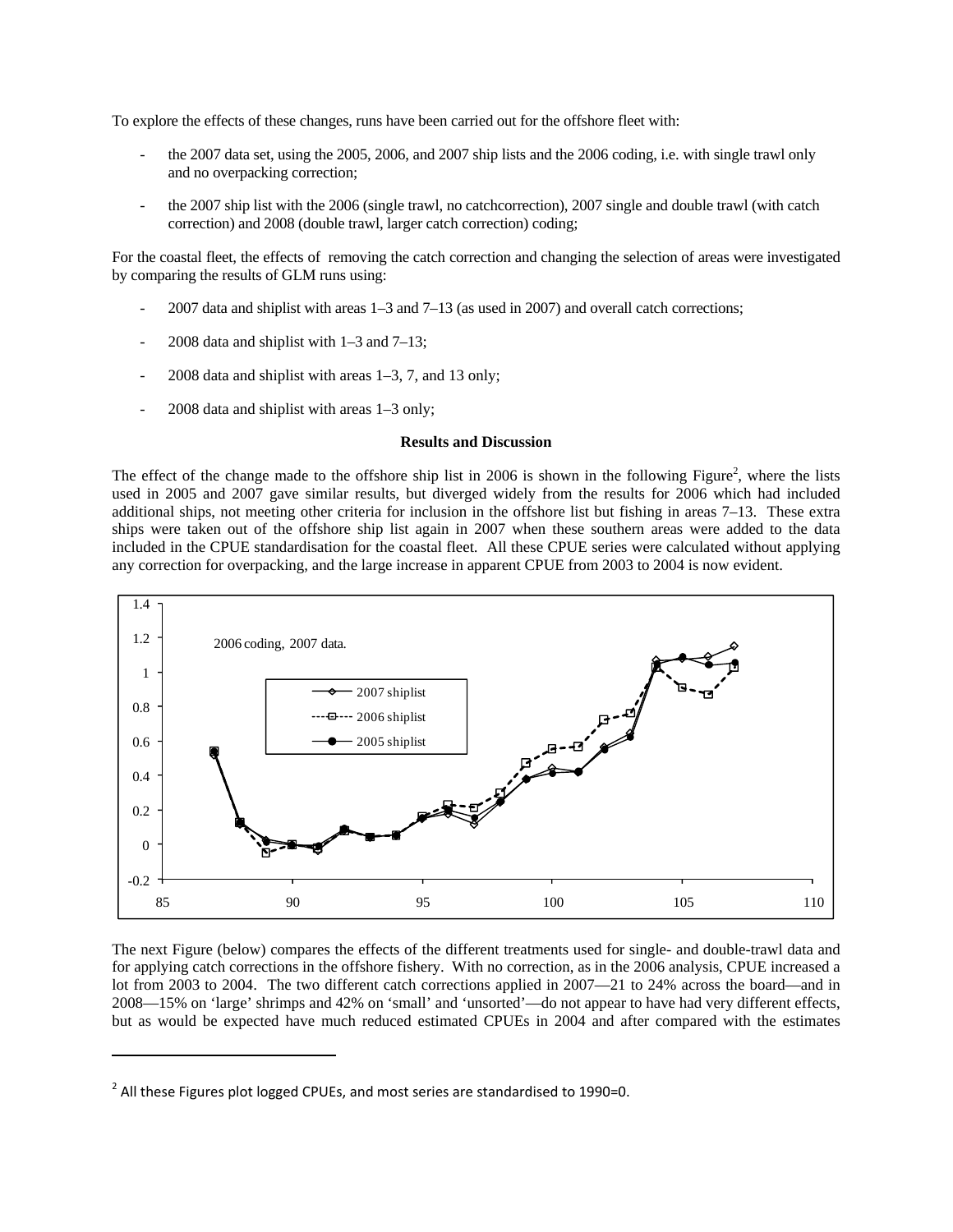without catch corrections. Exactly to what degree the 2004 change in the regulations, requiring logbooks to record the live weight of catches, dislocates the CPUE series between 2003 and 2004 is a question that may never get a satisfactory answer. The different treatments of the single- and double-trawl data do not seem to have had much effect; the 2008 coding which uses only double-trawl data gave slightly higher relative CPUEs in about 1995–2004 and a more significant down-turn in 2007. There is a bigger effect on the estimated standard errors of the year effects, which increase a lot after about 2001 if only single-trawl data is used.



As has been said above, in many years there is significant fishing effort in areas 7–13 by vessels not included in the offshore fleet. Including this fishing effort in the CPUE series by expanding the ship list used to standardise the offshore CPUE series for these areas seems ill advised. Therefore, in 2007 and 2008 the CPUE calculations for the coastal fleet were expanded to include these more southerly areas. The next Figure (below) compares results from including all areas in the coastal-fleet CPUE calculations with those from including only areas 1–3, as was formerly the practice, and areas 1–3, 7 and 13 which are the areas where the coastal fleet mostly fishes. Areas 8–12 don't seem to have much effect: the 2008 results look much the same with or without them, although there are differences in 1989–90. But leaving out areas 7 and 13, to include only areas 1–3, appears to give lower estimated CPUEs, relative to other periods, for the late 1990s and early 2000s when the southern areas were producing much of the catch. In 2002–2005, when the all-area index was hesitating, the area-1–3 index increased more definitely. However, when trying to produce a series that is intended to index the fishable biomass of the stock there is not much reason to omit areas which in some periods were productively fished and held a significant fraction of the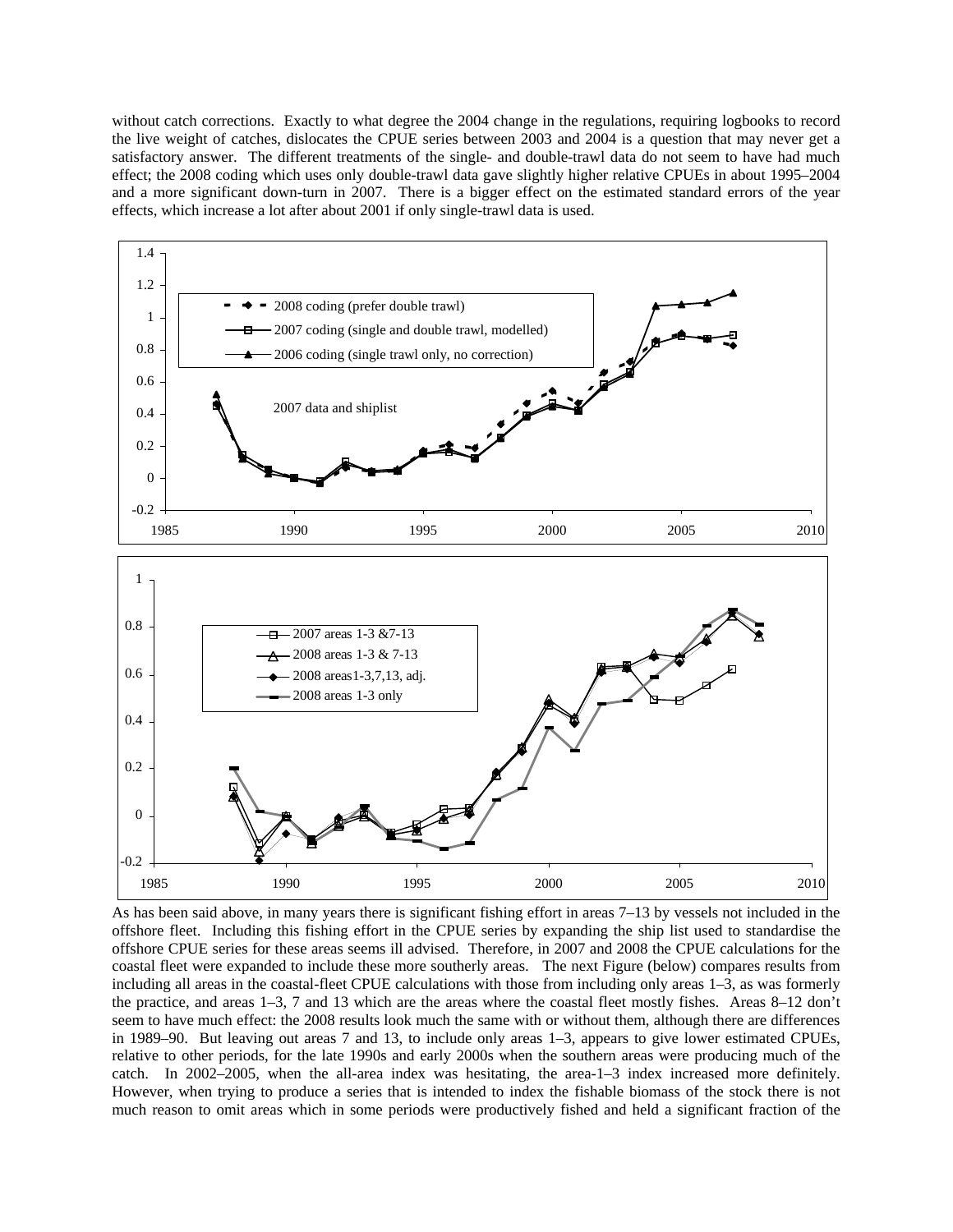biomass being exploited by a fleet segment. The effect of applying a catch correction to the coastal fleet can be seen in the drop in CPUE from 2003 to 2004 in the results used in the 2007 assessment; this was probably incorrect, as there is now little reason to think that the coastal fleet changed its practice very much in response to the change in the regulations, and has not been applied in 2008. The changes in the coastal-fleet ship list between 2007 and 2008 were few, and their effects have not been separately investigated.

#### **Conclusion**

The ship lists and catch corrections used in 2008 look reasonable and an improvement over those used in 2007. A completely accurate correction to CPUE values for the effect of the 2004 change in regulations might, however, never be achieved. 'Offshore' and 'coastal' ships can be identified mostly from where they fish and the two fleet segments provide biomass index data for largely distinct fishing grounds. The treatment of double- and single-trawl data remains a problem, partly because of inaccurate keying, but it looks from the estimated uncertainties of the relative CPUE values as though the former practice of using only single-trawl data in standardising CPUEs has to be altered. An option not explored here would be to ignore the data on single- and double-trawl and consider each ship to have, on average, a constant practice.

### **References**

- HVINGEL, C. 2003. Correction of reported past catches of Northern shrimp within the Greenland EEZ to conform to a revision of reporting practices. NAFO SCR Doc. 03/74 Ser. No. N4913. 3 pp.
- KINGSLEY, M.C.S. 2006. The Fishery for Northern Shrimp (*Pandalus borealis*) off West Greenland, 1970-2006 SCR Doc. 06/61 Ser. No. N5309. 24 pp.
- KINGSLEY, M.C.S. 2006. The Fishery for Northern Shrimp (*Pandalus borealis*) off West Greenland, 1970-2007 SCR Doc. 07/69 Ser. No. N5455. 42 pp.
- KINGSLEY, M.C.S. 2007. Catches of Northern Shrimp (*Pandalus borealis*) off West Greenland, 1999–2006. SCR Doc. 07/66 Ser. No. N5451. 4 pp.